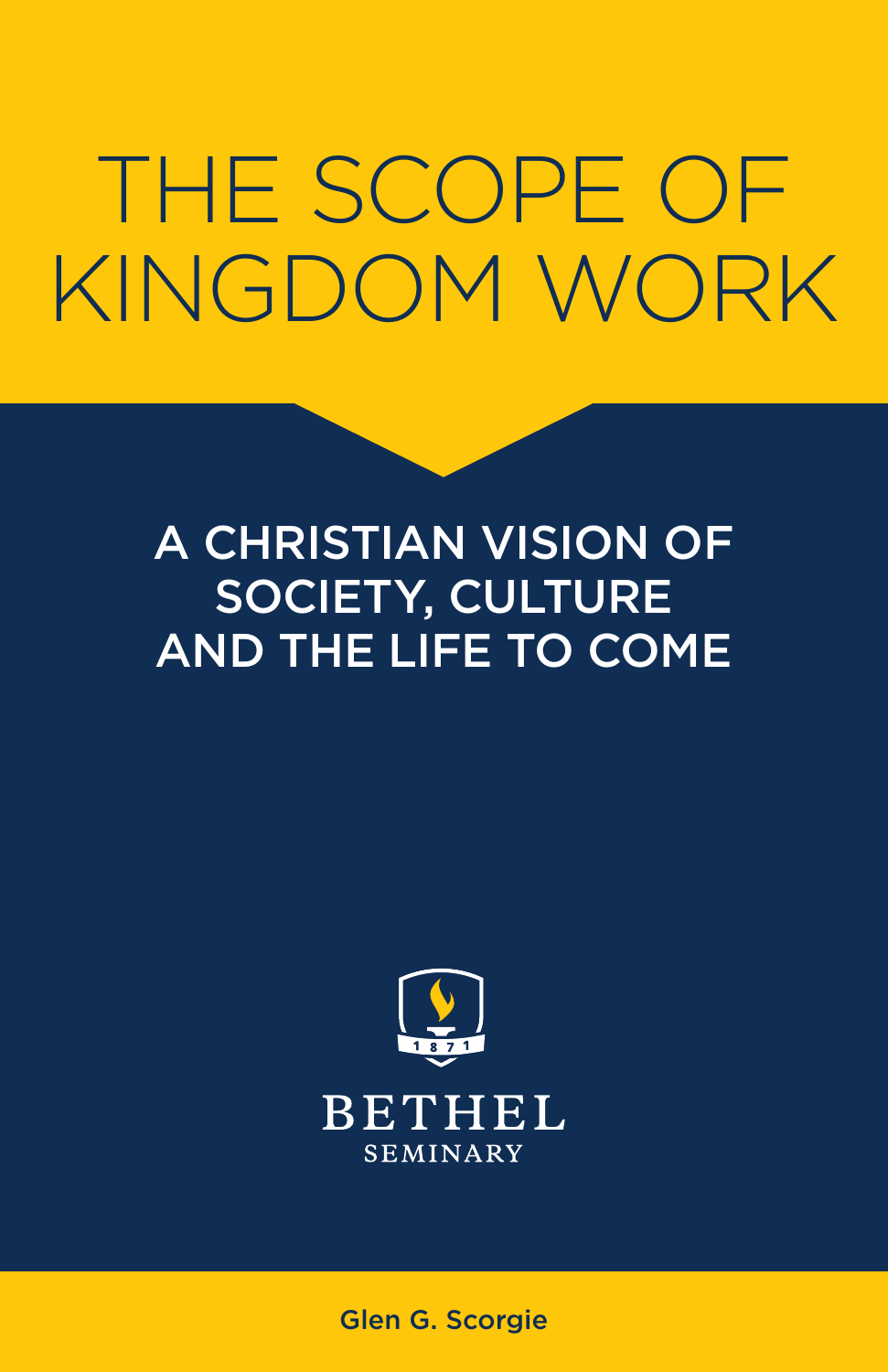# THE SCOPE UFKINGDOM WIK

#### A CHRISTIAN VISION OF SOCIETY, CULTURE AND THE LIFE TO COME

Glen G. Scorgie Bethel Seminary Professor of Theology and Ethics

> Bethel Seminary Work with Purpose

3900 Bethel Drive St. Paul, MN 55112

www.bethel.edu/seminary/work-with-purpose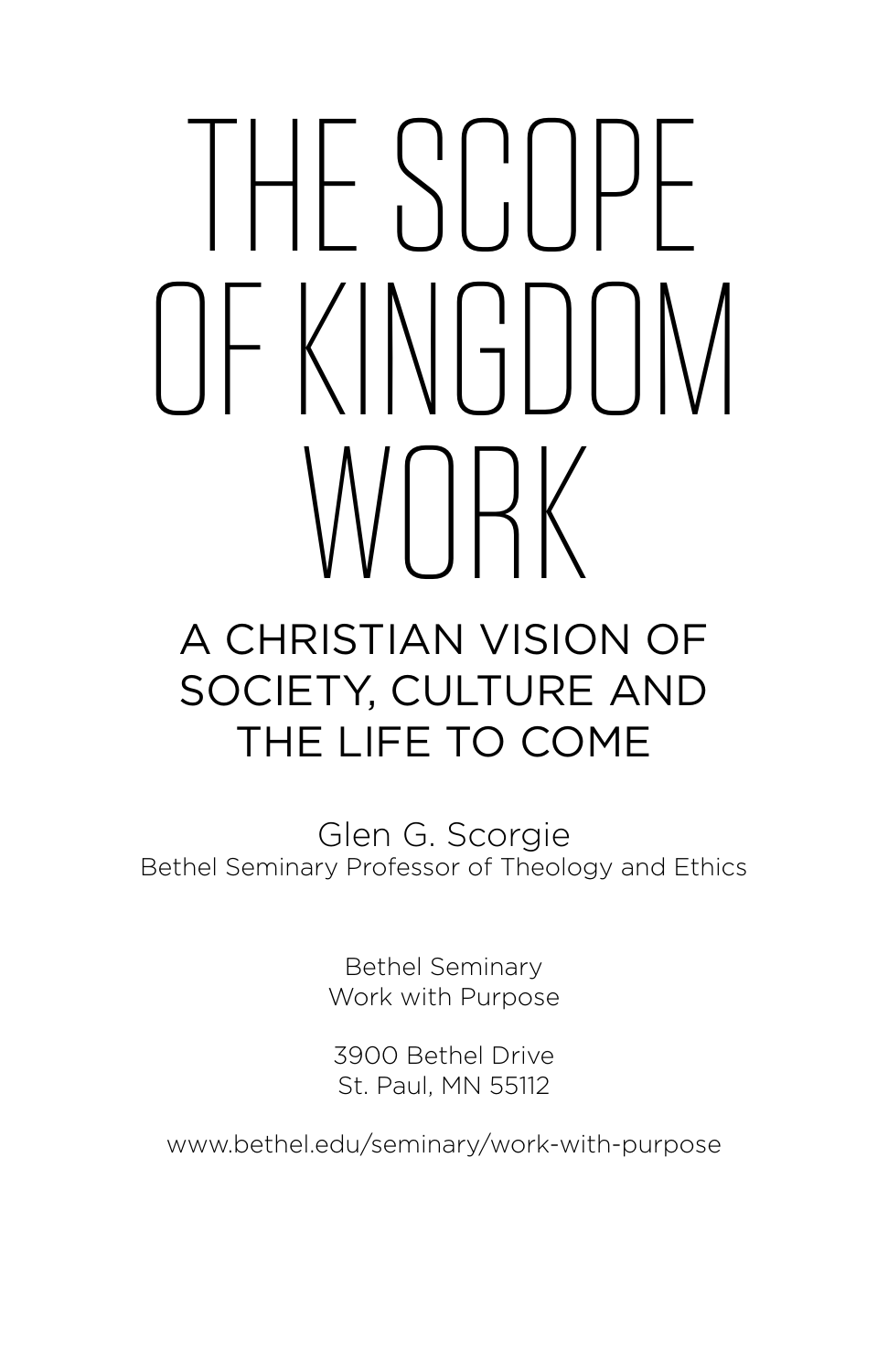Copyright © 2019 by Glen G. Scorgie

All rights reserved. You are permitted to reproduce and distribute this book in physical form, in its entirety and in unaltered form, as long as you do not charge a fee. For posting online, please use only unaltered excerpts (not the content in its entirety) and provide a hyperlink back to the Bethel Seminary Work with Purpose website noted below. Exceptions to the above must be approved by Bethel Seminary.

Unless otherwise noted, all Scripture quotations in this publication are taken from the New International Version (2011).

Printed in the United States of America

Work with Purpose Bethel Seminary 3900 Bethel Drive St. Paul, MN 55112

#### **www.bethel.edu/seminary/work-with-purpose**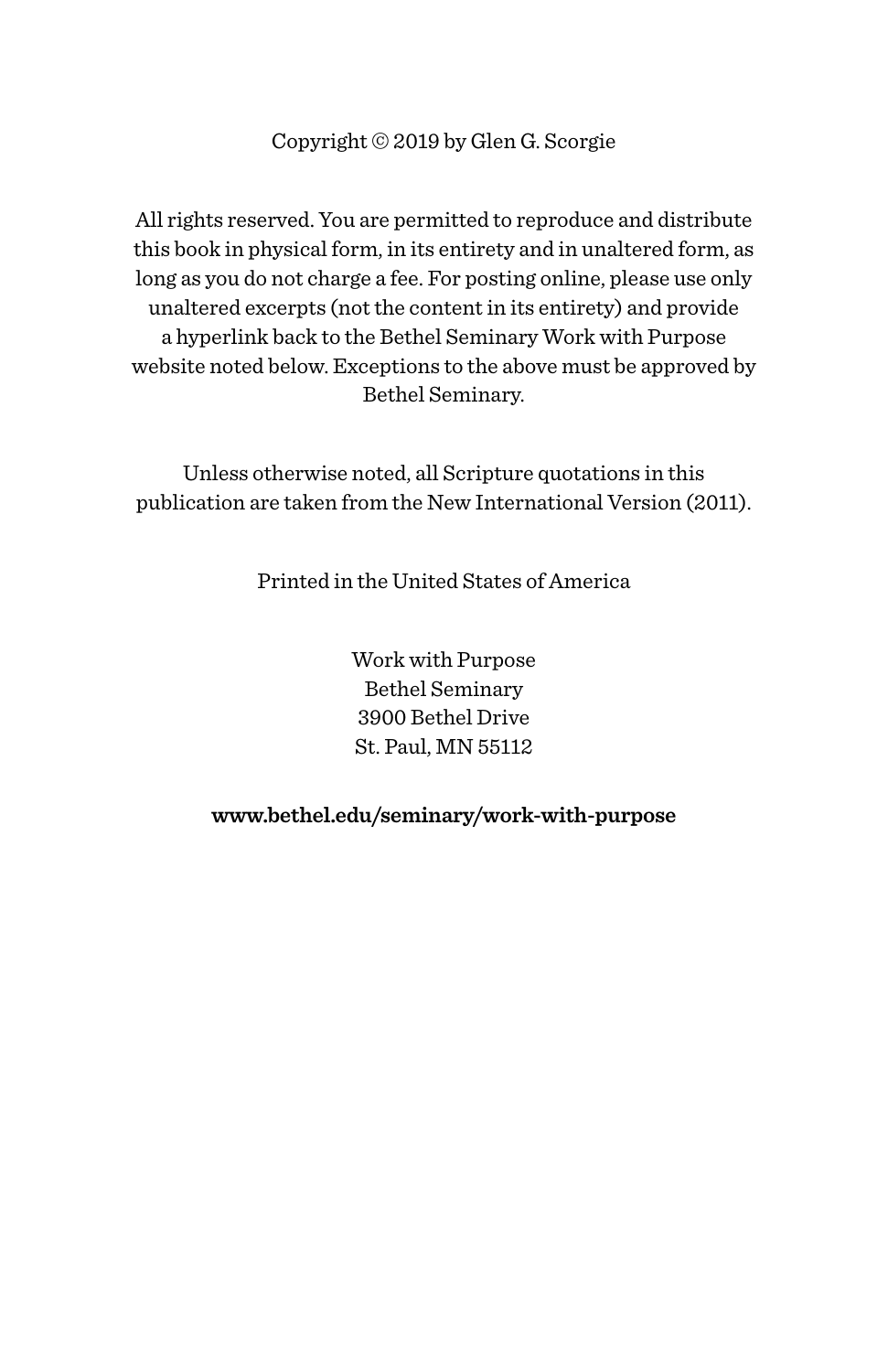### **CONTENTS**

| THE INAUGURATION OF THE KINGDOM  6  |  |
|-------------------------------------|--|
|                                     |  |
| THE NATURE OF THE KINGDOM 10        |  |
| THE SPHERE OF GOD'S REIGN13         |  |
|                                     |  |
| EMBRACING THE KINGDOM 18            |  |
| ADVANCING AND LIVING THE KINGDOM 21 |  |
| KINGDOM GOALS AND KINGDOM WORK24    |  |
| OUR PRESENT STATIONS AND            |  |
| THE QUEST FOR MEANING               |  |
| THE AMBIGUOUS PROGRESS              |  |
|                                     |  |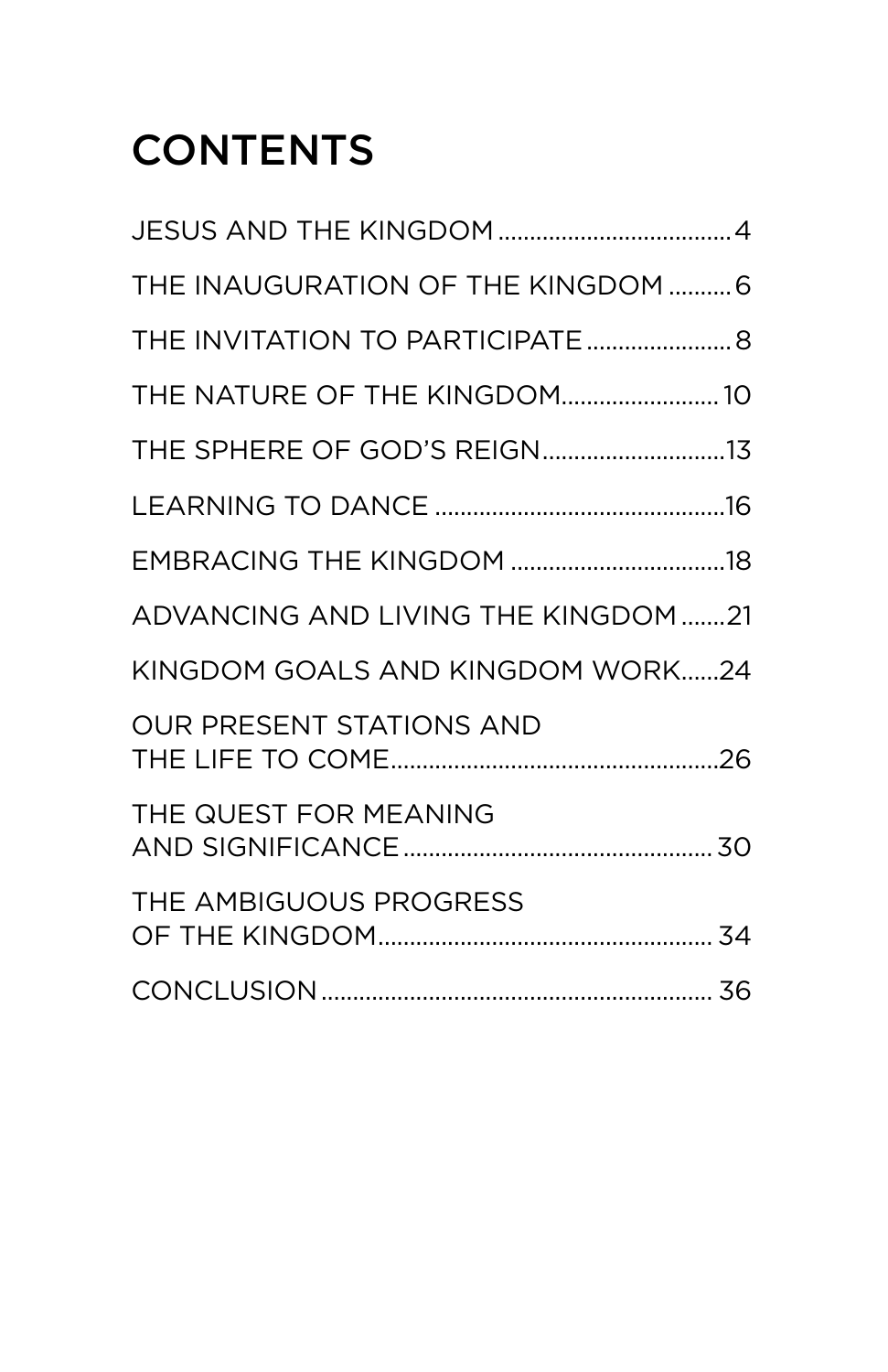#### INTRODUCTION

Many years ago, a group of eight young boys huddled with their Sunday school teacher in the clammy basement of their church. Each had been given a tiny piece of paper on which to write what he hoped to be when he grew up. Quietness prevailed as the boys moved their pencils ever so slowly and deliberately. Their writing skills were still tentative, so the task demanded their full concentration. Finally, they folded their little papers over and handed them in.

For the most part, the responses were predictable. Fireman. Doctor. Missionary. Rocket scientist. Businessman. And then, finally, this one. One little guy had simply written: "A *noremal* man." He would be content, he appeared to suggest, to become a normal person. Such a delightful aspiration, and so endearingly misspelled.

I have kept that little piece of paper through the decades, for I was the boys' eighteen-year-old Sunday school teacher. And obviously, I had been projecting on them the question that was bedeviling me. But that humble little response has reminded me ever since that there are more important considerations than where our profession fits in some culturally established pecking order of vocational prestige and influence. Could it be that the most important question is not what we will do, but how we will go about it, and with what intent?

This booklet is a sequel to an earlier one entitled *Work with Purpose: Biblical and Theological Perspectives on Work* (2017). The goal of the earlier booklet was to begin to look at human work through Christian eyes. It summarized the biblical foundations of this Christian view of work, noted additional insights generated by Christian reflection across subsequent centuries, and offered some constructive proposals for making the work endeavors of Christians more purposive and meaningful.

In doing so, it pointed out the great secret to finding meaning in our endeavors: to identify the larger purposes of God in the world, and then to find our place within those and begin contributing to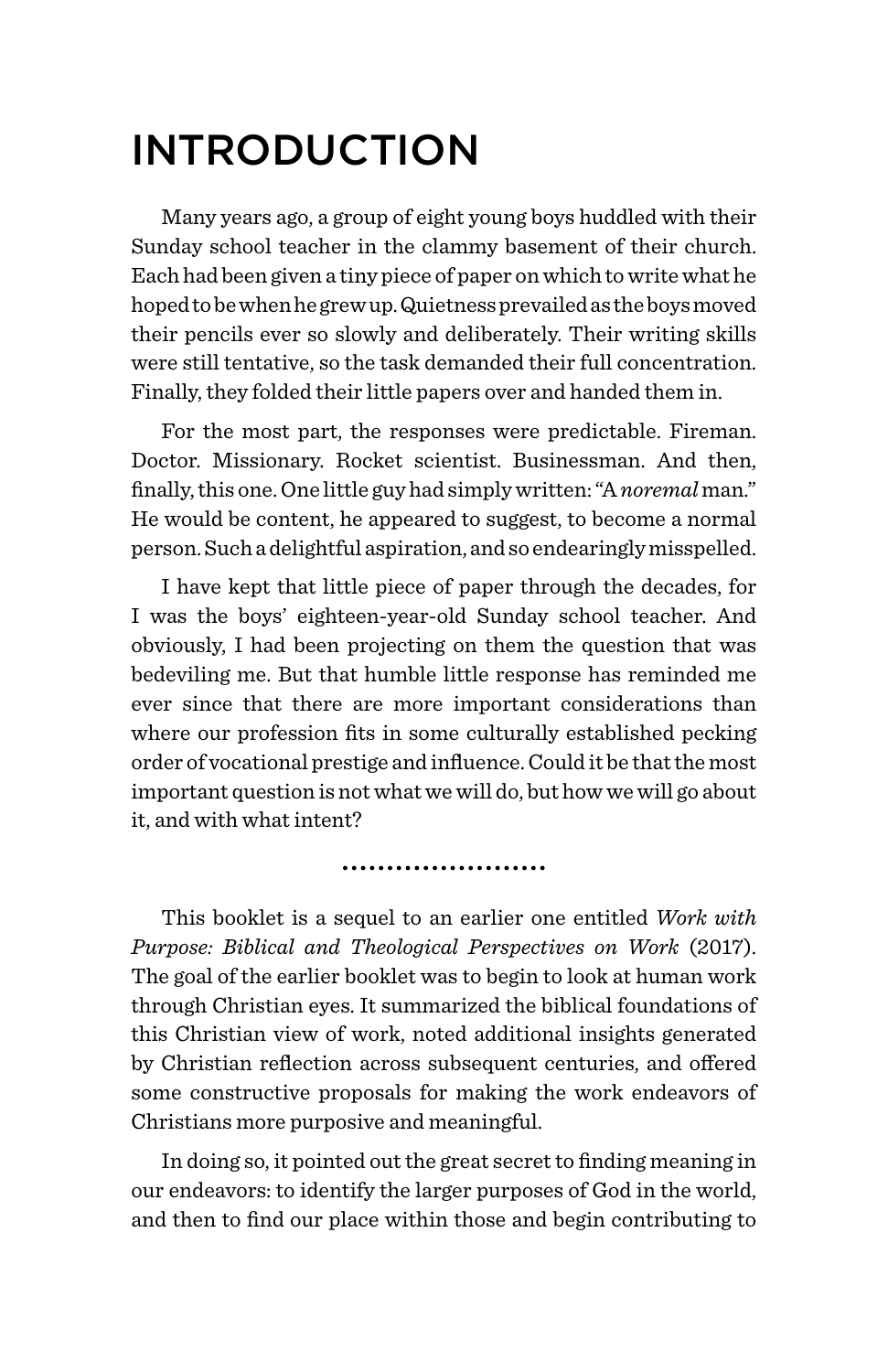them. The most significant and consequential of all the revealed purposes of God for history is to establish the kingdom of God. And we have been invited to participate in this kingdom, and to advance its interests.

In this second booklet, we will explore in more depth the nature, and especially the scope, of kingdom work. We hope to show how a commitment to God's kingdom, properly understood in its full breadth, can infuse purpose and meaning into a great diversity of human occupations, and even the most ordinary and mundane of our life endeavors  $^1$ 

Our goal in writing this booklet is to help readers acquire, or appreciate more fully, a vision of kingdom work that encompasses all the dynamics of human society and culture, while continuing to appreciate the significance of important Christian endeavors like evangelism and churchplanting, and while *Society:* A group of humans in relationship, and the structures that shape their interactions.

*Culture:* The shared, learned values and practices of a society (a total way of life).

continuing also to live this life in anticipation of the life to come. We hope that as a result, readers will be better able to appreciate the legitimacy of their own vocations and those of others.

The booklet is sub-titled "A Christian Vision of Society, Culture and the Life to Come." This promises, obviously, a vision of considerable breadth, one that extends well beyond the walls of the church. Its extended reach is eminently fitting, for God is not only the God of redemption and of Christians, but indeed the God of all creation. This vision encompasses the full scope of human society and human culture. Taken together, society and culture pretty much cover everything associated with how humans do life together. We have, moreover, added a reference to the life to come, because the grand Christian vision of reality is not confined to the

<sup>1</sup> Julie Canlis, *A Theology of the Ordinary* (Wenatchee, WA: Godspeed Press, 2017), 66.